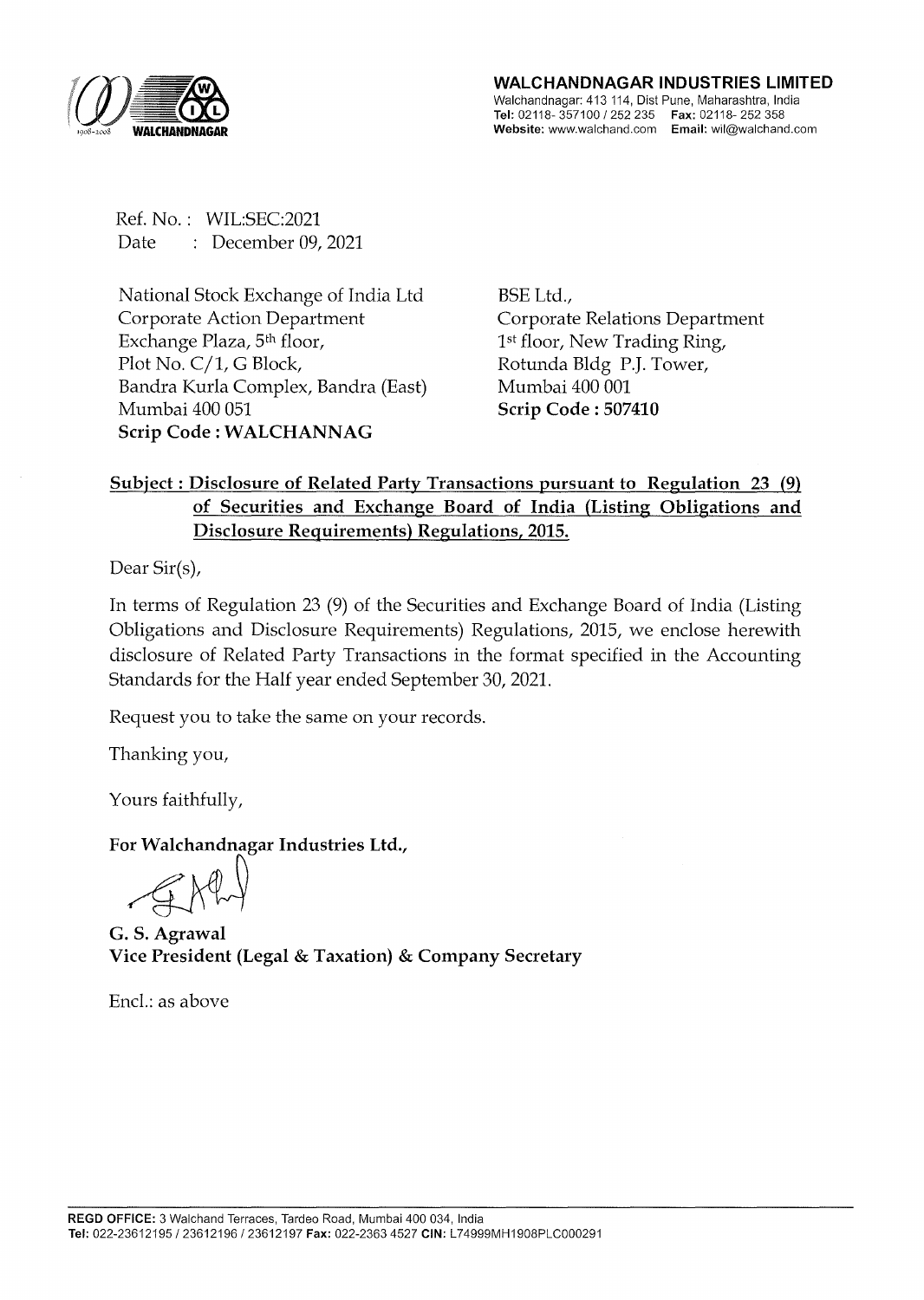## **WALCHANDNAGAR INDUSTRIES LIMITED NOTES TO FINANCIAL STATEMENTS FOR THE PERIOD ENDED SEPTEMBER 30, 2021**

#### **Related Party Disclosures**

Related party disclosures as required under lnd AS 24 (Related Party Disclosures), specified under Section 133 of the Act, read with Rule 7 of the Companies (Accounts) Rules, 2014 are given below:

**i) Individuals owning, directly or indirectly, an interest in the voting power of the reporting enterprise that gives them control or significant influence over the enterprise and relatives of any such individual:** 

| Name of the individual  | Designation / Relation          |  |  |
|-------------------------|---------------------------------|--|--|
| Mr. Chakor L. Doshi     | lChairman                       |  |  |
| Mrs. Champa C. Doshi    | lWife of Chairman               |  |  |
| Mr. Chirag C. Doshi     | Managing Director & CEO         |  |  |
| Mrs. Kanika G. Sanger   | Daughter of Chairman            |  |  |
| Mrs. Tanaz Chirag Doshi | Wife of Managing Director & CEO |  |  |

### **ii) Key Management personnel and relatives:**

| Name of the individual | Designation / Relation                                |  |  |
|------------------------|-------------------------------------------------------|--|--|
| Mr. Chirag C. Doshi    | Managing Director & CEO                               |  |  |
| Mr. G. S. Agrawal      | Vice President (Legal & Taxation) & Company Secretary |  |  |
| IMr. Sandeep Jain      | <b>IChief Financial Officer</b>                       |  |  |

**iii) Enterprises over which any person described in (i) or (ii) above are able to exercise significant influence:** 

| Bombay Cycle & Motor Agency Ltd. (BCMA) | Olsson Holdings Inc.             |
|-----------------------------------------|----------------------------------|
| Walchand Great Achievers Pvt. Ltd.      | Vinod Shashank Chakor Pvt. Ltd.  |
| Walchand Kamdhenu Commercials Pvt. Ltd. | Chirag Enterprises               |
| Walchand Chiranika Trading Pvt. Ltd.    | Walchand Botanicals Pvt. Ltd.    |
| IChakor Doshi HUF                       | Rodin Holdings Inc.              |
| Chirag Doshi HUF                        | Walchand Ventures LLP            |
| Chiranika Enterprises                   | Hereford Properties Limited Inc. |
| Chiranika Corporation                   | Trust Finlease Pvt. Ltd.         |
| Chiranika Properties                    | <b>IGS Agrawal HUF</b>           |